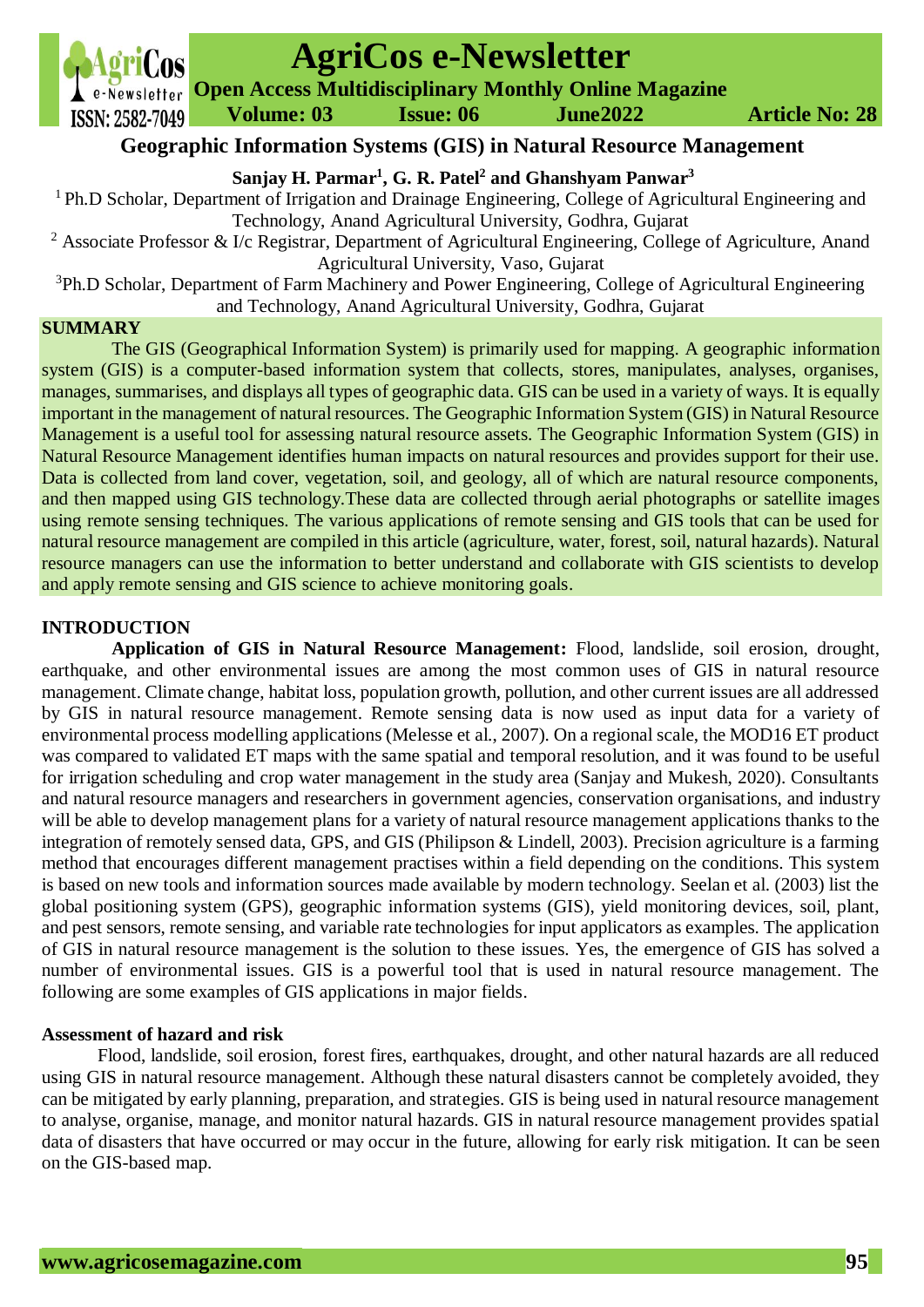

**Figure 1.** Identification and validation of potential flood hazard area using GIS

# **Land use and Land Cover Change Detection**

In the field of natural resource management, GIS provides data on land area change over time. Satellite imagery or aerial photographs were used to detect land change documents. It can be used to assess land change, deforestation, urbanisation, and habitat fragmentation, among other things. The data obtained from GIS in natural resource management aids in the study of a specific area and the monitoring of the area. It is a method of studying and managing environmental changes in the landscape.



**Figure2.** Land use and land cover change map

#### **Inventory of natural resources**

A statistical survey of the state of natural resources is known as a natural resource inventory. It provides relevant information about the state of the environment and policies, as well as conservation programmes, obtained through GIS in natural resource management. GIS maps provide information about the location and availability of current resources.



**Figure 3.** Location map of forest inventory plot